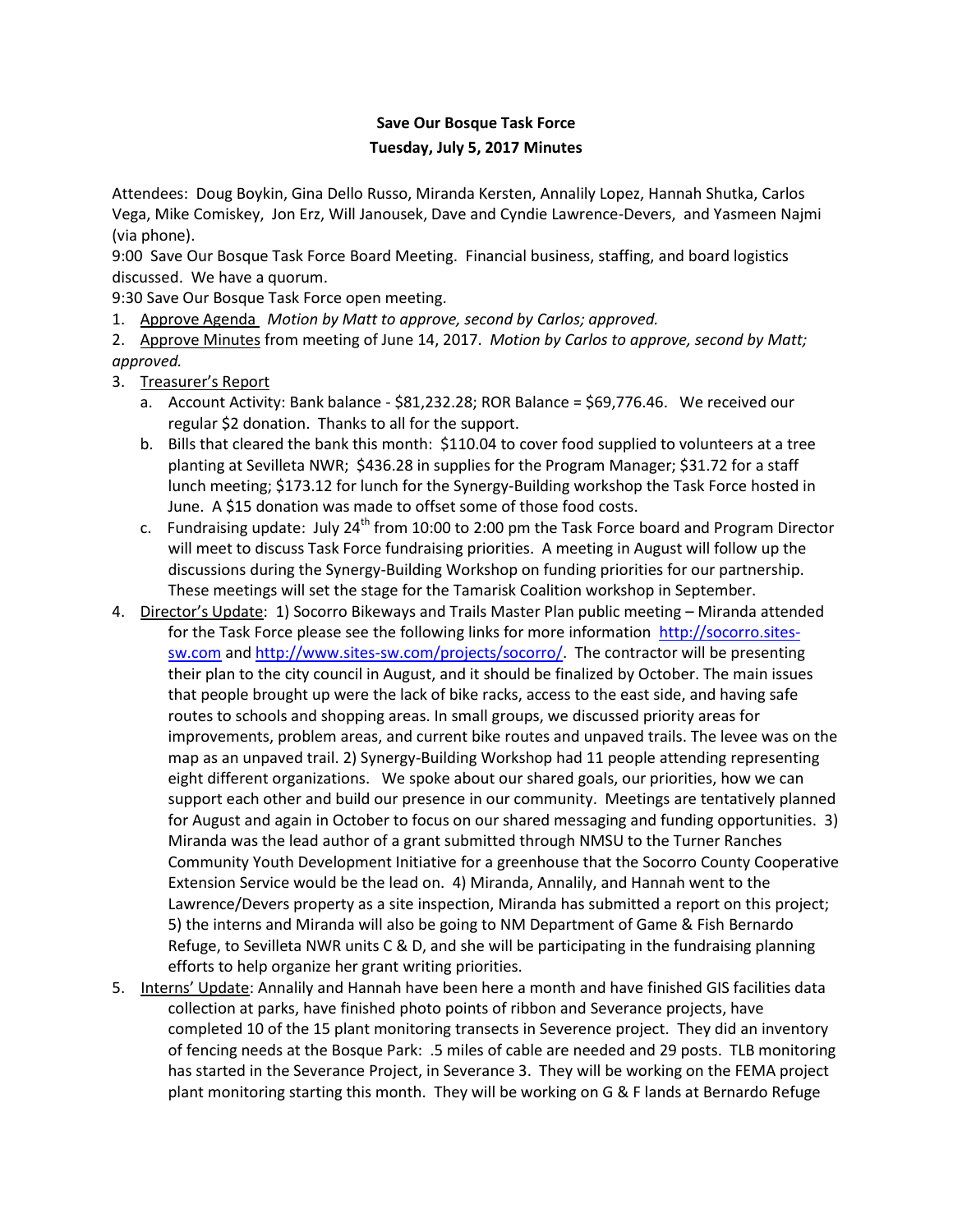and will be helping with TLB monitoring to a greater degree in the future. Doug made sure to say to be careful of snakes out there. Next steps include: finishing TLB surveys, following up on Confluence park, monitoring at Sevilleta NWR next week, TLB vegetation protocol training on July 27 and 28. We have a request for shapefiles and write ups for all of our projects, so Annalily can help with this task.

## 6. Project Updates:

- a. **Socorro Valley Wildfire Hazard Mitigation Project**: Environmental Compliance Consultant is working to get initial site descriptions for the EA. They have been out in the field one day so far to tour project areas 1 and some of 3. This work will continue in July. I am working on the BA for the project to be done at the same time as their work.
- b. **Partners for Fish & Wildlife Projects and Partnership**: Lawrence/Devers site visit was completed, they will be working on seeding grasses and forbs next, Taliaferro site visit to be scheduled for July, Armendaris Ranch project area was protected from the Tiffany Fire.
- c. **SNA**: Mike, assigned as a park ranger for BLM, went out to see the SNA some basic clean up and get rid of piles, looking at doing some interpretive programs at the amphitheater. Denny Apachito has replaced Chris Hill as the outdoor recreation planner and is considering leaving the gate open during the day. Deferred maintenance funding is available to fix feeder pump on pond. Maybe the interns could assist with some of the interpretive outreach at the SNA. **Riverine Parks**: 0.5 miles cable needed (up to ¾ inch diameter) and 29 poles to work on the Bosque Park. Yasmeen will work to schedule this work for the fall. Mowing of levee: Yasmeen will check in again with Lorenzo about mowing at the levee after they have finished other priority work. Confluence project update on plan – outline provided (attached here) has real potential and the interns have created an outline to address resource management, landscaping, and human aspects. Gina will get the original planning group back together over coffee with interns, Miranda and Doug, others interested to look at their ideas and final outline/plan.

i. **Park Signs** – Design what you want on the signs by July 21 then Carlos can get this to the School Administrators. Miranda will work with Yasmeen to get this information to Carlos on time.

- d. **Rio Grande Trail, Socorro Valley Trail efforts**: ALTA is the contractor and will be working with the Resources workgroup and communities to identify sensitive areas, recreational and educational opportunities and other resource concerns. SOBTF could help compile this information for our focus area along with Striders and Riders and other interested groups.
- e. **Sevilleta NWR**: Jon said that the refuge had their meeting on their hunt plan, their restoration has impacted the hunting opportunities on the refuge so they are offering alternate places and will compile an Environmental Assessment of the options. Sevilleta NWR and ISC are working on the final design for Unit B, which will entail less construction and ISC might have funds to cover this work, but they need to be spent soon. Will presented on the Willow restoration project where interns helped with survival monitoring. He found no survival difference between species (*Salix gooddingii* vs. *exigua*), 50% survival rate in general, strong difference in pole versus stake plantings – poles rough survival rate higher - 60% to 15% stake survival but there may be other factors affecting this to some degree. An informal information meeting is planned to present this information on either August 8, 9, or 10 to review this data and field trip. A YCC group from Valle del Oro NWR will be down end of July to see restoration sites.
- f. **Central Socorro Bosque Severance Project**: Waiting for September 1 to get back out there for treatment. Doug will schedule a meeting in August about revegetation part of that project for Task Force and contractor, Yasmeen would like to attend.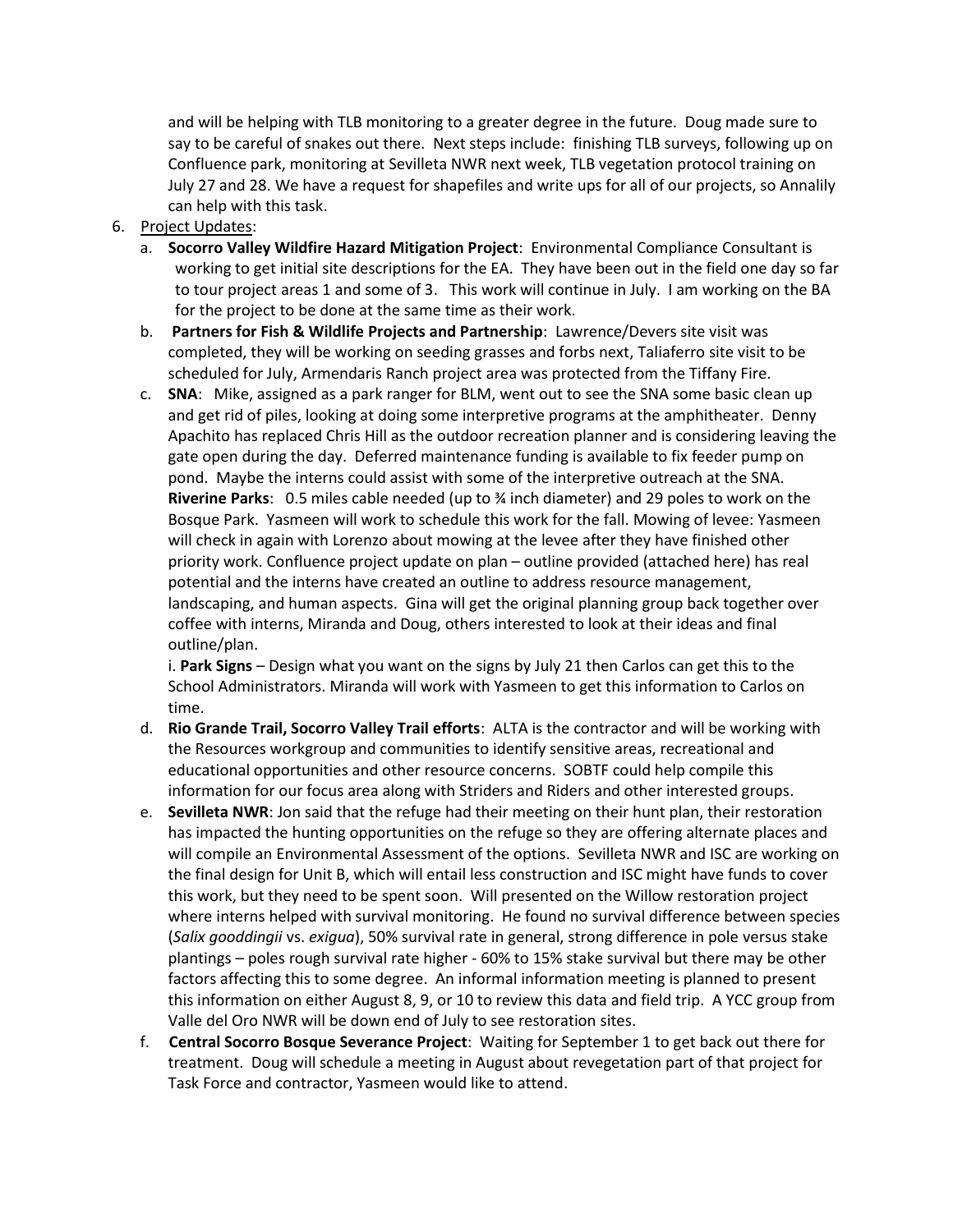- g. **Other projects**: 1) Tiffany Fire: Doug, Miranda, and Gina met with ED Edwards, Ranch Manager for Armendaris Ranch and with the results of mop up operations out there it is good to look at this as an emerging project, good opportunity since they removed the thicker salt cedar out there.
- 7. Restore our Rivers Initiative: Fundraising workshop offered by Tamarisk Coalition and a consultant they have hired to help with this initiative is scheduled for September 18-20. Other local non-profit organizations will be invited to the workshop. The Task Force hosted a "Synergy Building" workshop on June 16 with some of those area non-profits to kick off the potential partnerships with these groups. A quarterly report is due this month, Miranda will assist Gina with this.
- 8. Other Agenda Items: Cross Watershed Network has a website and we can each register as a participant. When Fred went to their workshop in Arizona, he offered to host a workshop in our river basin. They would like to discuss this with us and see if we would be a good fit to host one. Miranda will see if Fred, Gina and Doug would be available first part of August to speak with them about it.
- 9. Website and Facebook items: Still need Doug's picture and bio. The mobile website different than desktop, Miranda will fix that. Interns will assist PM to get our website more streamlined. They are working on facebook likes, our reach on Facebook (which has gone up already), and how to improve Instagram likes and outreach opportunities. Doug will send out some photos of Tiffany Basin burn out to post.
- 10. Calendar Items: July 27 Socorro Countywide Trash pickup does the Task Force want to pick up trash around Escondida Lake, Miranda will send out an email a couple days prior to pick up. Maybe do the pickup in the evening so more folks could come after work. Won't take long to get this stretch done. Thursday July 13, 1 p.m. Miranda will be presenting at Sevilleta NWR conference room. Rio Grande Trail meeting July 20 at Whitfield Farm.
- 11. Individual reports: Miranda got to go down to the Tiffany Fire and observe the great partnership work down there. Annalily went rockclimbing for the first time with Miranda and Jon, Hannah went to Wyoming this last weekend, Jon looked at the Americorps program when he was investigating internship options and thought it may be worth looking into a more programmatic Americorps Vista program for future internships. Will enjoyed the Socorro Fireworks last night. Matt shared a sad story: he got a permit to take a peregrine falcon from San Lorenzo Canyon through his falconer permit but an eagle took out the nest before he could get there. All young died due to this predation. Cyndie and Dave watched the fireworks from MRO, top of Magdalena Mountains.
- 12. Adjourn 10:40 a.m. *Motion by Carlos, second by Matt; meeting adjourned.*

Confluence Park Proposal - DRAFT - July 5, 2017

As it stands, Confluence Park has many appealing aspects. The park has native tree species like the cottonwoods and not many invasives (like the tamarisk), and there are recreational opportunities available from camping, picnicking, and hiking the trail to water recreational activities due to great river access. Relative to other areas, Confluence is more car accessible due to its easy access from the North Diversion/Flood Control, which results in higher people traffic. However, historically the park has suffered from an excess of trash from illegal dumping. In order to improve the environmental health of the park and increase community involvement and access, the below improvements have been proposed:

- 1. Resource Management
	- Fencing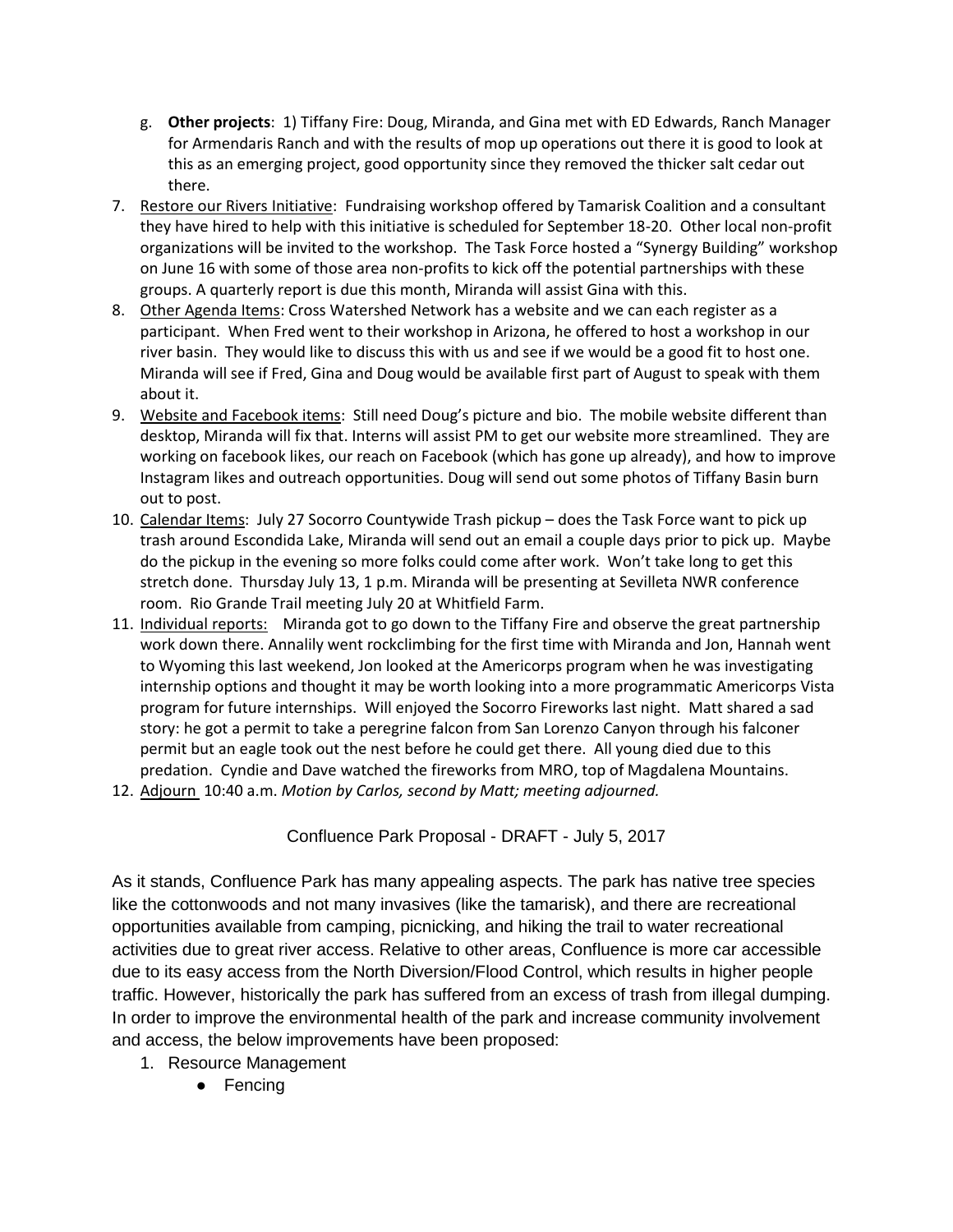- Poles and ropes are needed to close off areas where ATV riders have made an unwanted trail. Additionally, when the bar ditch was installed, it covered and/ or knocked down some poles. Replacing and installing new poles and fence will prevent unwanted access from ATVs to the park and trails.
- $\circ$  The unwanted ATV trail runs from west to east in the Northern section of Confluence. Currently the eastern entrance to the ATV created trail has two large rocks placed at the end to prevent access but ATV riders have been going through and around the rocks to enter and exit the unwanted trail. At the western entrance where the ATV created trail meets the authorized road a similar problem exist with the rocks blocking the trail. ATV riders have been going around the stones to get into and out of Confluence.
- We have preliminary measurements and estimates for the amount of fence and poles needed. Total poles needed: 54, Total wire needed: about 180 meters.
- Trees
	- Surveying cottonwoods and other native species to see where and how much the parasite Mistletoe has spread. Removal or trimming is needed in order to protect the trees, and decrease the possibility of tree branches falling on park goers.
- Reclaiming Land
	- Land currently used as ATV road can be converted to a nature walk with plants found in the bosque.
	- Bar ditches
	- Create mini ramps using dirt from the ditches (if the ditches were built for drainage then a culvert would be necessary), or wood planks to have proper access to picnic tables and trails.

## 2. Landscaping

- Native planting
	- ATV unwanted trail converted to Confluence Nature Walk and Garden.
	- Introducing pollinator plants, replanting cottonwoods and willows and introducing native seeds for wildflowers, brushes, and cacti. We could designate an area as a pollinator garden, and work towards getting a Wildlife Friendly Habitat or "Pollinator Certification" (such as through National Pollinator Garden Network). Through this certification, the bosque can be placed on a map, possibly increasing visibility and attendance to the park.
	- Reducing plants/shrub growth in picnic and fire pit areas. A ten-foot area clearing around the pit is required. Everything potentially flammable must be removed. Include a sign that says, "Do not leave fires unattended!"
- 3. Human Aspects
	- Extending parking lot to create access for trailers.
	- Signs & Tables